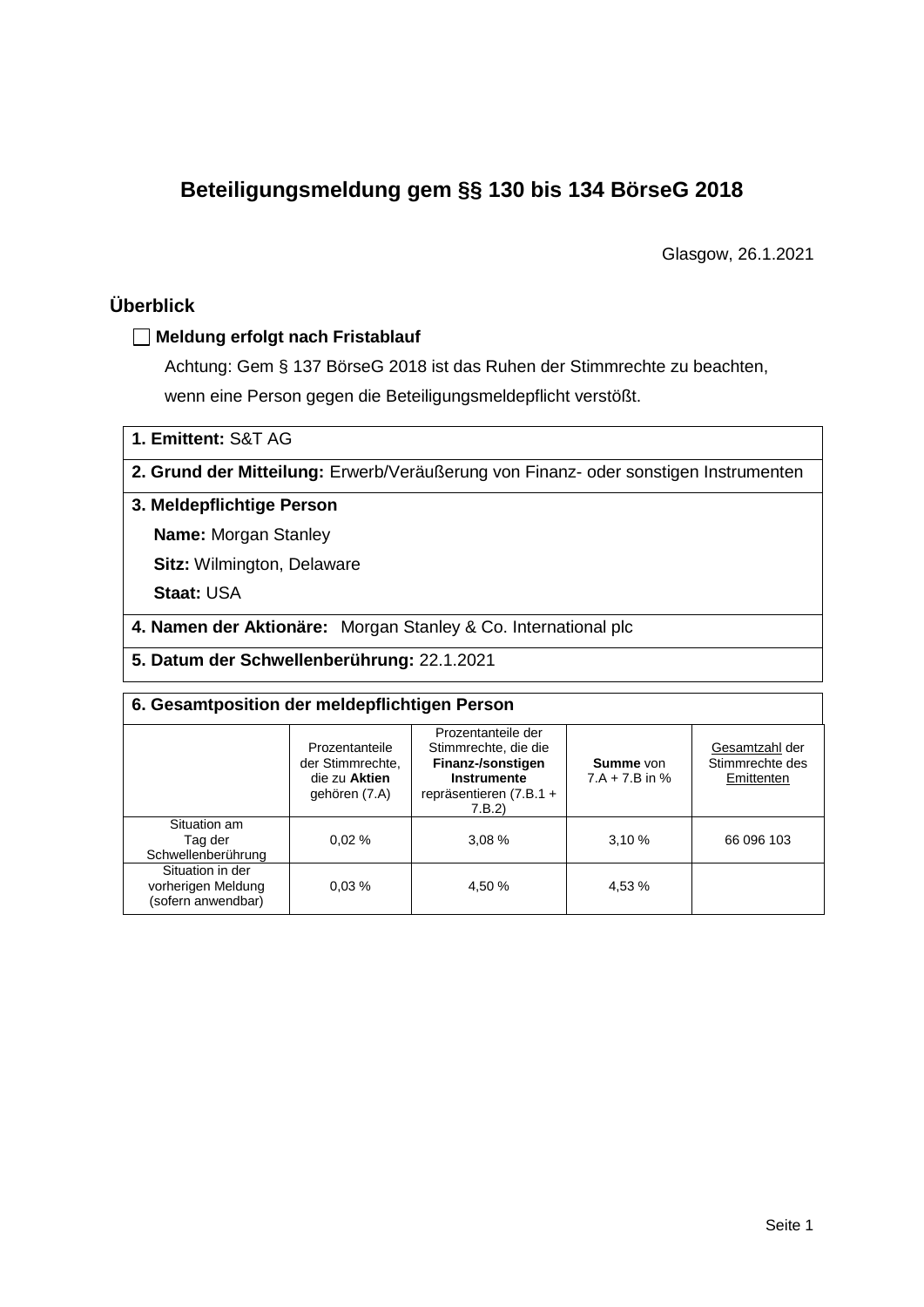# **Details**

# **7. Details über die gehaltenen Instrumente am Tag der Berührung der Schwelle:**

| A: Stimmrechte, die zu Aktien gehören |                                           |                                      |                                              |                                      |  |  |  |
|---------------------------------------|-------------------------------------------|--------------------------------------|----------------------------------------------|--------------------------------------|--|--|--|
|                                       |                                           | Anzahl der Stimmrechte               | Prozentanteil der Stimmrechte                |                                      |  |  |  |
| <b>ISIN der Aktien</b>                | <b>Direkt</b><br>$(S$ 130 BörseG<br>2018) | Indirekt<br>$(S$ 133 BörseG<br>2018) | <b>Direkt</b><br>$(S$ 130 Börse $G$<br>2018) | Indirekt<br>$(S$ 133 BörseG<br>2018) |  |  |  |
| AT0000A0E9W5                          | 0                                         | 10 904                               | 0.00%                                        | 0.02%                                |  |  |  |
| Subsumme A                            |                                           | 10 904                               |                                              | 0.02%                                |  |  |  |

| B 1: Finanzinstrumente / sonstige Instrumente gem § 131 Abs 1 Z 1 BörseG 2018                                 |              |                |                                                         |                                  |  |  |
|---------------------------------------------------------------------------------------------------------------|--------------|----------------|---------------------------------------------------------|----------------------------------|--|--|
| Art des Instruments                                                                                           | Verfalldatum | Ausübungsfrist | Anzahl der Stimmrechte<br>die erworben werden<br>können | Prozentanteil der<br>Stimmrechte |  |  |
| Right of recall over<br>2,64 %<br>1 747 786<br>at any time<br>at any time<br>securities lending<br>agreements |              |                |                                                         |                                  |  |  |
|                                                                                                               |              | Subsumme B.1   | 1 747 786                                               | 2.64 %                           |  |  |

| B 2: Finanzinstrumente / sonstige Instrumente gem § 131 Abs 1 Z 2 BörseG 2018 |                                     |                |                                    |                           |                                     |  |
|-------------------------------------------------------------------------------|-------------------------------------|----------------|------------------------------------|---------------------------|-------------------------------------|--|
| Art des<br>Instruments                                                        | Verfalldatum                        | Ausübungsfrist | Physisches oder<br>Cash Settlement | Anzahl der<br>Stimmrechte | Prozentanteil<br>der<br>Stimmrechte |  |
| <b>Equity Swap</b>                                                            | 21.01.2022                          | at any time    | Cash                               | 286 157                   | 0.43%                               |  |
| <b>Retail Structured</b><br>Product                                           | From<br>06.08.2068 to<br>19.09.2068 | at any time    | Cash                               | 3 0 4 5                   | 0.00%                               |  |
|                                                                               |                                     |                | Subsumme B.2                       | 289 202                   | 0.44%                               |  |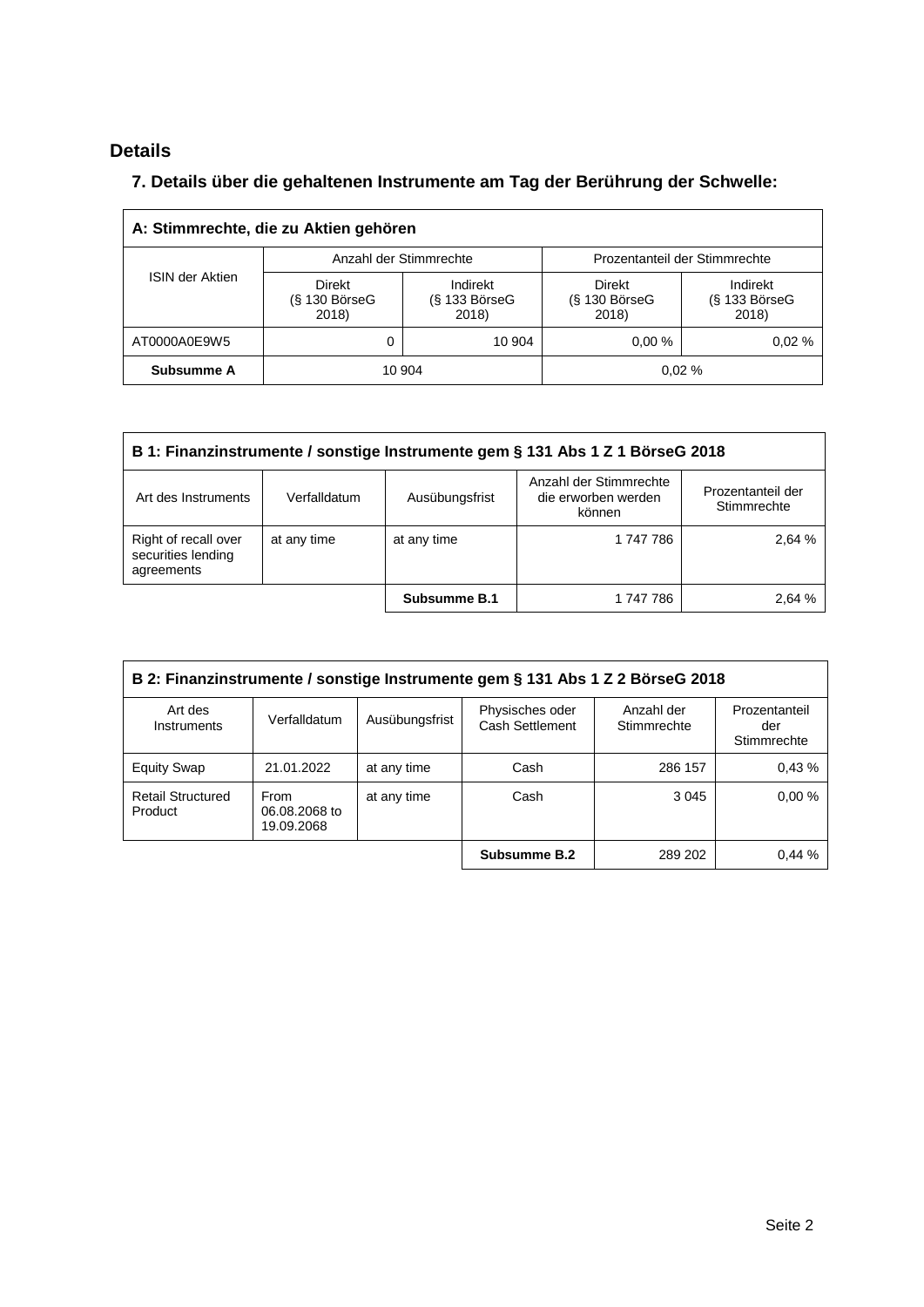## **8. Information in Bezug auf die meldepflichtige Person:**

Die meldepflichtige Person (Punkt 3) wird nicht von einer natürlichen/juristischen Person kontrolliert und kontrolliert auch keine andere Person, die direkt oder indirekt Instrumente am Emittenten hält.

 $\boxtimes$  Volle Kette der kontrollierten Unternehmen, über die die Stimmrechte und/oder Finanz-/sonstigen Instrumente gehalten werden, beginnend mit der obersten kontrollierenden natürlichen oder juristischen Person:

| Ziffer         | <b>Name</b>                                            | Direkt kontrolliert<br>durch Ziffer | Direkt gehaltene<br>Stimmrechte in<br>Aktien (%) | Direkt gehaltene<br>Finanz-<br>/sonstige<br>Instrumente $(\%)$ | <b>Total von beiden</b><br>$(\%)$ |
|----------------|--------------------------------------------------------|-------------------------------------|--------------------------------------------------|----------------------------------------------------------------|-----------------------------------|
| 1              | Morgan Stanley                                         |                                     |                                                  |                                                                |                                   |
| $\overline{c}$ | Morgan Stanley<br>Capital<br>Management,<br><b>LLC</b> |                                     |                                                  |                                                                |                                   |
| 3              | Morgan Stanley<br>Domestic<br>Holdings, Inc.           | 2                                   |                                                  |                                                                |                                   |
| 4              | Morgan Stanley<br>& Co. LLC                            | 3                                   | 0,00%                                            | 1,44 %                                                         | 1,44 %                            |
| 5              | Morgan Stanley<br>International<br>Holdings Inc.       | 1                                   |                                                  |                                                                |                                   |
| 6              | Morgan Stanley<br>International<br>Limited             | 5                                   |                                                  |                                                                |                                   |
| 7              | Morgan Stanley<br>Investments<br>(UK)                  | 6                                   |                                                  |                                                                |                                   |
| 8              | Morgan Stanley<br>& Co.<br>International plc           | 7                                   | 0,02%                                            | 1,64 %                                                         | 1,66 %                            |
|                |                                                        |                                     |                                                  |                                                                |                                   |

# **9. Im Falle von Stimmrechtsvollmacht**

Datum der Hauptversammlung: -

Stimmrechtsanteil nach der Hauptversammlung: - entspricht - Stimmrechten

# **10. Sonstige Kommentare:**

The notification was triggered as a result of disposal of instruments which resulted in Morgan Stanley¿s holdings decreasing below 4%.

Glasgow am 26.1.2021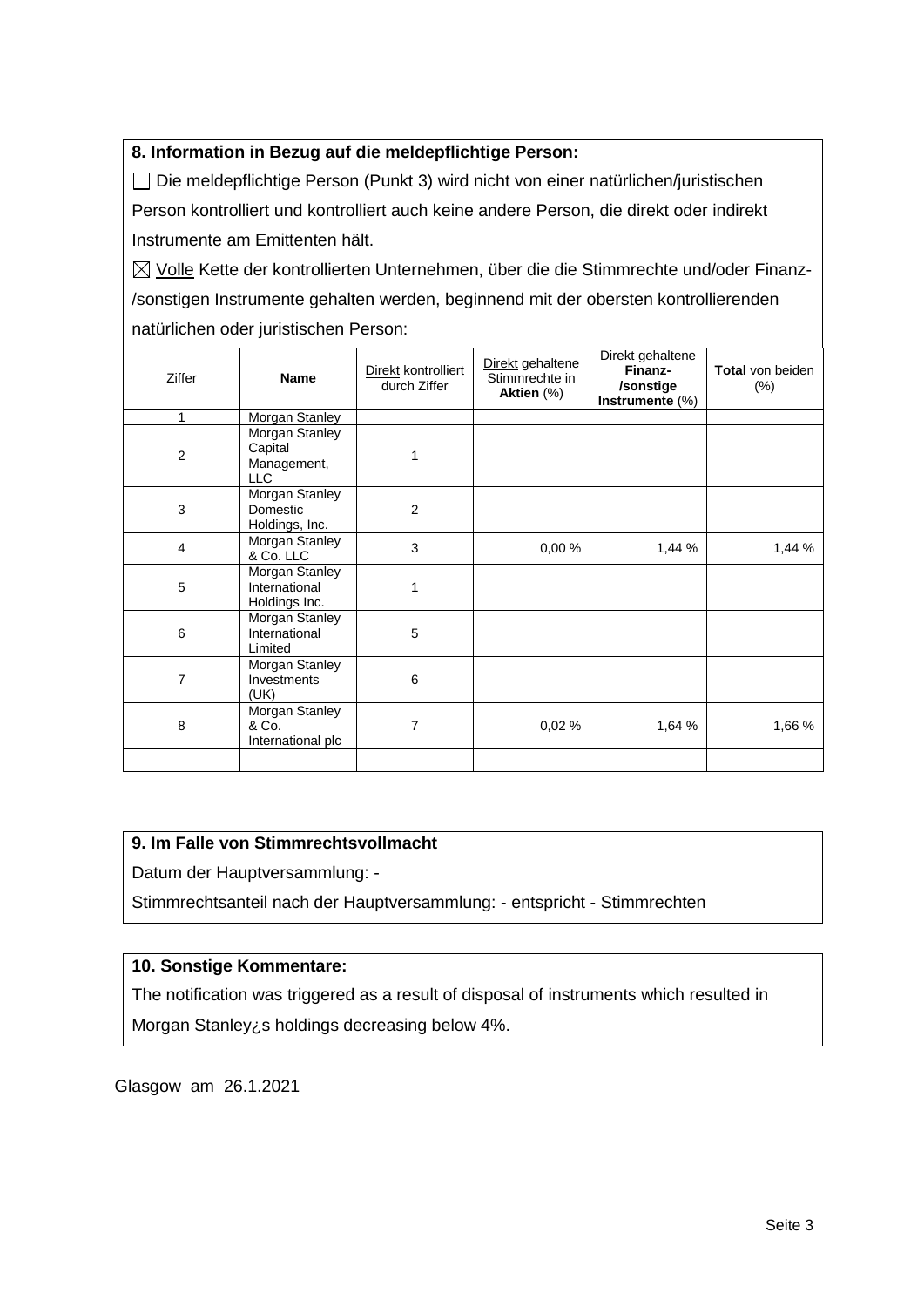# **Major holdings notification pursuant to Sec. 130 to 134 BörseG 2018**

Glasgow , 26.1.2021

#### **Overview**

## **Notification made after deadline**

Caution: In case of violations of major holdings notification rules, please pay attention to Section 137 BörseG 2018 (Suspension of voting rights)

**1. Issuer:** S&T AG

**2. Reason for the notification:** Acquisition or disposal of financial/other instruments

#### **3. Person subject to notification obligation**

**Name:** Morgan Stanley

**City:** Wilmington, Delaware

**Country:** USA

**4. Name of shareholder(s):** Morgan Stanley & Co. International plc

# **5. Date on which the threshold was crossed or reached:** 22.1.2021

#### **6. Total positions**

|                                                                                | % of voting rights<br>attached to<br>shares $(7.A)$ | % of voting rights<br>through<br>financial/other<br>instruments $(7.B.1 +$<br>7.B.2) | <b>Total</b> of both in %<br>$(7.A + 7.B)$ | Total number of<br>voting rights of<br>issuer |  |  |  |
|--------------------------------------------------------------------------------|-----------------------------------------------------|--------------------------------------------------------------------------------------|--------------------------------------------|-----------------------------------------------|--|--|--|
| Resulting situation on the<br>date on which threshold<br>was crossed / reached | 0.02%                                               | 3.08%                                                                                | 3.10%                                      | 66 096 103                                    |  |  |  |
| Position of previous<br>notification (if applicable)                           | 0.03%                                               | 4.50 %                                                                               | 4,53 %                                     |                                               |  |  |  |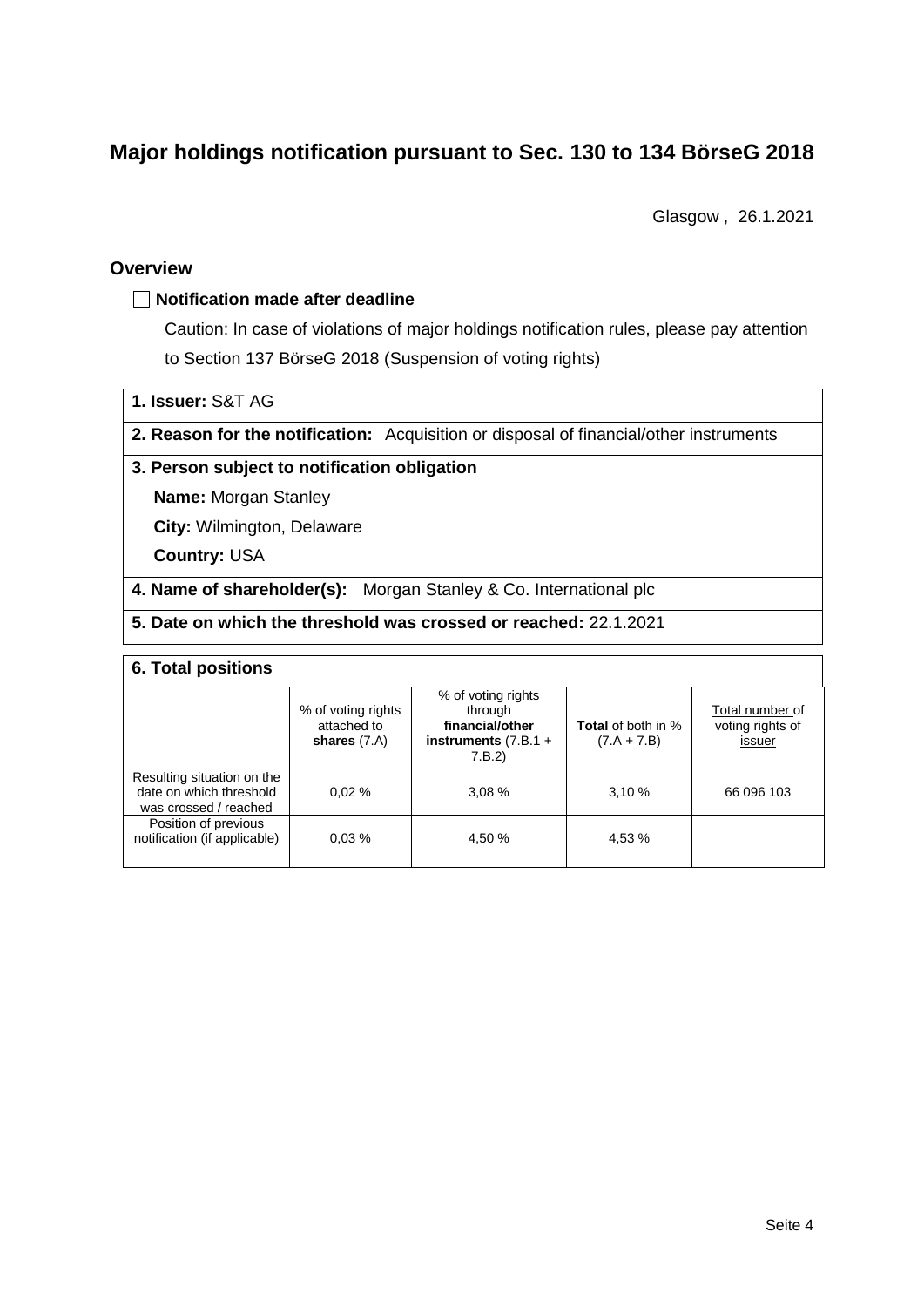# **Details**

# **7. Notified details of the resulting situation:**

| A: Voting rights attached to shares |                                    |                                      |                                           |                                      |  |  |  |
|-------------------------------------|------------------------------------|--------------------------------------|-------------------------------------------|--------------------------------------|--|--|--|
|                                     |                                    | Number of voting rights              |                                           | % of voting rights                   |  |  |  |
| <b>ISIN Code</b>                    | Direct<br>(Sec 130 BörseG<br>2018) | Indirect<br>(Sec 133 BörseG<br>2018) | <b>Direct</b><br>(Sec 130 BörseG<br>2018) | Indirect<br>(Sec 133 BörseG<br>2018) |  |  |  |
| AT0000A0E9W5                        | 0                                  | 10 904                               | 0.00%                                     | 0.02%                                |  |  |  |
| <b>SUBTOTAL A</b>                   | 10 904                             |                                      |                                           | 0.02%                                |  |  |  |

| B 1: Financial / Other Instruments pursuant to Sec. 131 para. 1 No. 1 BörseG 2018 |                        |                     |                                                                                      |                    |  |  |  |
|-----------------------------------------------------------------------------------|------------------------|---------------------|--------------------------------------------------------------------------------------|--------------------|--|--|--|
| Type of instrument                                                                | <b>Expiration Date</b> | Exercise Period     | Number of voting<br>rights that may be<br>acquired if the<br>instrument is exercised | % of voting rights |  |  |  |
| Right of recall over<br>securities lending<br>agreements                          | at any time            | at any time         | 1 747 786                                                                            | 2,64 %             |  |  |  |
|                                                                                   |                        | <b>SUBTOTAL B.1</b> | 1 747 786                                                                            | 2,64 %             |  |  |  |

| B 2: Financial / Other Instruments pursuant to Sec. 131 para. 1 No. 2 BörseG 2018 |                                            |                    |                               |                            |                       |  |
|-----------------------------------------------------------------------------------|--------------------------------------------|--------------------|-------------------------------|----------------------------|-----------------------|--|
| Type of instrument                                                                | Expiration<br>Date                         | Exercise<br>Period | Physical /<br>Cash Settlement | Number of<br>voting rights | % of voting<br>rights |  |
| <b>Equity Swap</b>                                                                | 21.01.2022                                 | at any time        | Cash                          | 286 157                    | 0.43%                 |  |
| <b>Retail Structured</b><br>Product                                               | <b>From</b><br>06.08.2068 to<br>19.09.2068 | at any time        | Cash                          | 3 0 4 5                    | 0.00%                 |  |
|                                                                                   |                                            |                    | <b>SUBTOTAL B.2</b>           | 289 202                    | 0.44%                 |  |